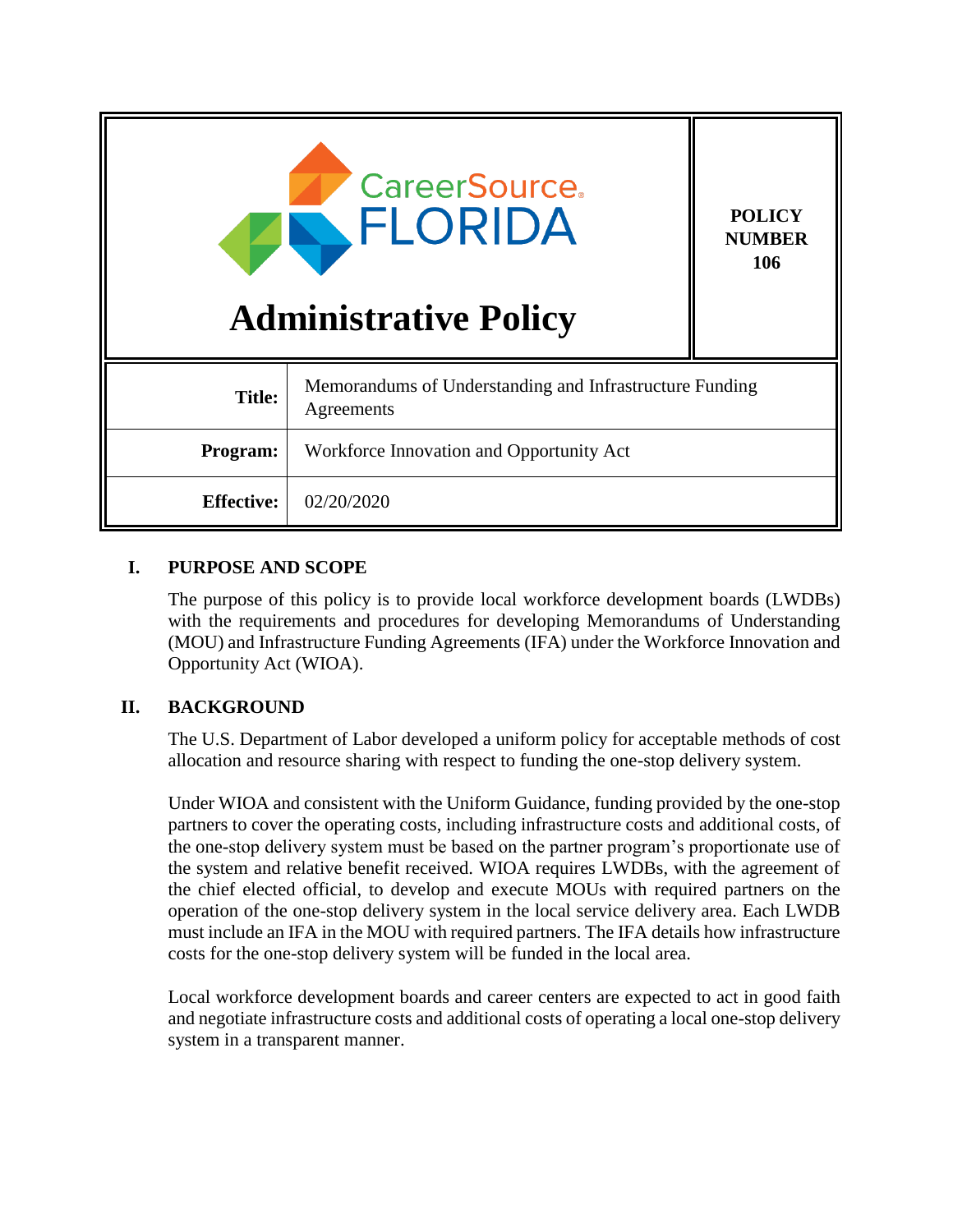## **III. AUTHORITY**

Public Law 113-128, Workforce Innovation and Opportunity Act, [Section 121\(C\),](https://www.govinfo.gov/content/pkg/PLAW-113publ128/pdf/PLAW-113publ128.pdf) Section  $121(h)(1)(B)(i)$  and  $121(h)(2)(C)(i)$ 

[2 Code of Federal Regulations \(CFR\) Part 200](https://www.gpo.gov/fdsys/pkg/CFR-2014-title2-vol1/pdf/CFR-2014-title2-vol1-part200.pdf) Federal Cost Principles

[20 CFR 678.400](https://www.govinfo.gov/content/pkg/CFR-2019-title20-vol4/pdf/CFR-2019-title20-vol4-sec678-400.pdf) Required One-Stop Partners

[20 CFR 678 Subpart C](https://www.govinfo.gov/content/pkg/CFR-2019-title20-vol4/pdf/CFR-2019-title20-vol4-part678-subpartC.pdf) Memorandum of Understanding for One-Stop Delivery System

[20 CFR. 678.700 -](https://www.govinfo.gov/content/pkg/CFR-2019-title20-vol4/pdf/CFR-2019-title20-vol4-part678-subpartE.pdf) 678.760 Subpart E One-Stop Operating Costs

[20 CFR 678.800](https://www.govinfo.gov/content/pkg/CFR-2019-title20-vol4/pdf/CFR-2019-title20-vol4-sec678-800.pdf) One-Stop Certification

[34 CFR 361.500](https://www.govinfo.gov/content/pkg/CFR-2017-title34-vol2/pdf/CFR-2017-title34-vol2-sec361-500.pdf) What is the Memorandum of Understanding for the one-stop delivery system and what must be included in the Memorandum of Understanding?

[34 CFR 463.700](https://www.govinfo.gov/content/pkg/CFR-2019-title34-vol3/pdf/CFR-2019-title34-vol3-sec463-700.pdf) What are one-stop infrastructure costs?

Training and Employment Guidance Letter [\(TEGL No. 16-16\)](https://wdr.doleta.gov/directives/corr_doc.cfm?DOCN=8772); [\(TEGL No. 16-16, Change](https://wdr.doleta.gov/directives/corr_doc.cfm?DOCN=3833)  [1\)](https://wdr.doleta.gov/directives/corr_doc.cfm?DOCN=3833) and [\(TEGL No. 17-16\)](https://wdr.doleta.gov/directives/corr_doc.cfm?DOCN=4968)

Section [445.009\(2\)\(c\),](http://www.leg.state.fl.us/statutes/index.cfm?mode=View%20Statutes&SubMenu=1&App_mode=Display_Statute&Search_String=infrastructure+funding+agreement&URL=0400-0499/0445/Sections/0445.009.html) Florida Statutes

# **IV. POLICIES AND PROCEDURES**

## **A. The Memorandum of Understanding**

Each LWDB is required by the Workforce Innovation and Opportunity Act (WIOA), to enter into a Memorandum of Understanding (MOU) with its required one-stop partners. The MOU is an agreement that details the operations of the local one-stop delivery system, provision of programs and services, and apportionment of costs.

The LWDB has the option of entering into an umbrella MOU that addresses the issues relating to the one-stop delivery system for the LWDB, chief elected official and all partners. Alternatively, the LWDB with agreement of chief elected official, may enter into separate agreements between each partner or groups of partners.

## 1. **The Required Partners**

The LWDB must execute an agreement with the required partners. The required partners are:

a. Programs authorized under title I of WIOA include: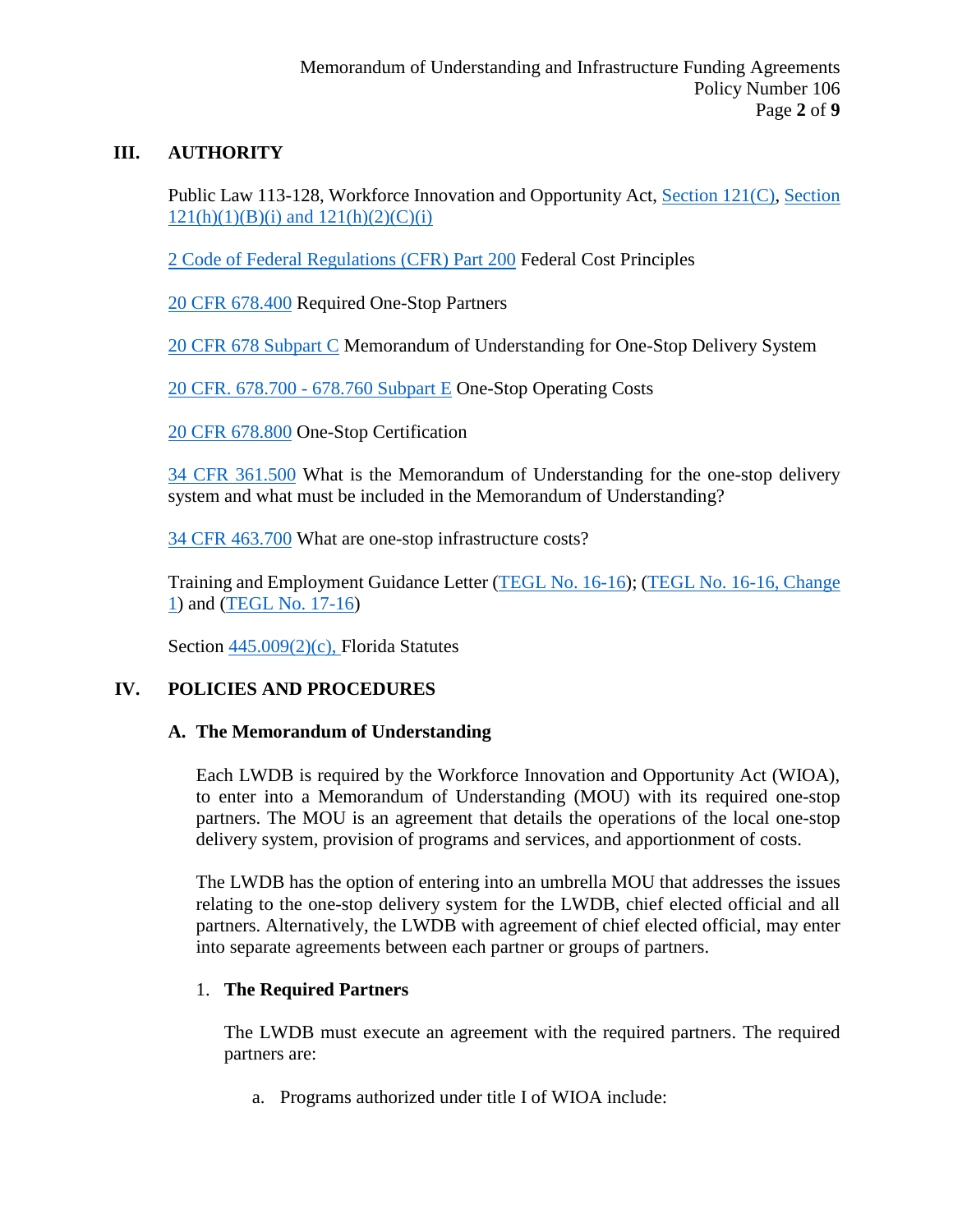- i. Adults
- ii. Dislocated workers
- iii. Youth
- iv. Job Corps
- v. YouthBuild
- vi. Native American programs
- vii. Migrant and seasonal farmworker programs
- b. Wagner-Peyser Act Employment Service, as amended by WIOA Title III
- c. Adult Education and Family Literacy Act
- d. Division of Vocational Rehabilitation
- e. Division of Blind Services
- f. Senior Community Service Employment Program
- g. Career and technical education programs at the postsecondary level authorized under the Strengthening Career and Technical Education for the 21st Century Act (Perkins V)
- h. Trade Adjustment Assistance activities authorized under chapter 2 of title II of the Trade Act of 1974 (19 U.S.C. 2271 et seq.)
- i. Jobs for Veterans State Grants Programs
- j. Employment and training activities carried out under the Community Services Block Grant
- k. Employment and training activities carried out by the Department of Housing and Urban Development
- l. Programs authorized under State unemployment compensation laws
- m. Programs authorized under sec. 212 of the Second Chance Act of 2007
- n. Temporary Assistance for Needy Families (TANF)

Pursuant to WIOA Sec. 121(b)(2)(B) and 20 CFR 678.410, 34 CFR 361.410, and 34 CFR 463.410, additional one-stop partners may be included with the approval of the LWDB and chief elected official based on needs of the local area. The LWDB must enter into a MOU with those partners to confirm the manner in which services will be offered.

#### 2. **Negotiating the MOU**

LWDBs must work with one-stop partners to negotiate the terms of MOUs. In each MOU, LWDBs must establish how they will fund the infrastructure costs and other shared costs of the one-stop career centers. The LWDB and partners must document the negotiations and efforts that have taken place in the MOU.

If an agreement regarding infrastructure costs is not reached upon completion of the MOU, pursuant to 20 CFR 678.715(c) an interim infrastructure funding agreement may be included for a period of up to six months. Once an infrastructure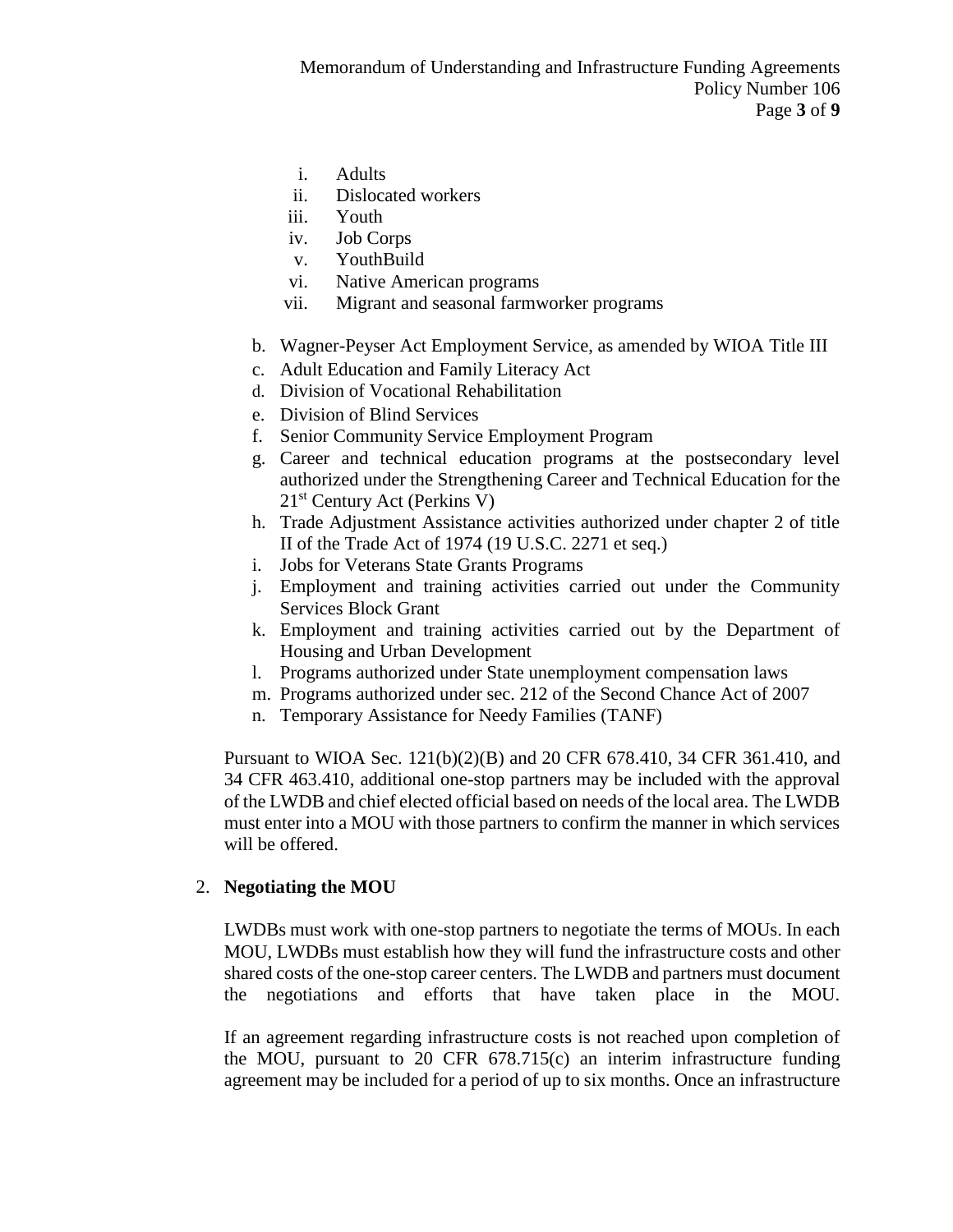funding agreement is reached, the LWDB and one-stop partners must amend the MOU to include the infrastructure funding agreement.

#### 3. **Requirements of the MOU**

LWDBs must ensure each MOU includes the following requirements:

- a. A description of services that will be provided through the one-stop delivery system. This must also include the way the services will be coordinated and delivered through the one-stop delivery system.
- b. Agreement between the LWDB and partners on funding the costs of the services and the operating costs of the system, including:
	- i. Funding of infrastructure costs of one-stop centers pursuant to 20 CFR 678.700 through 678.755.
	- ii. Funding of the shared services and operating costs of the one-stop delivery system pursuant to 20 CFR 678.760.
- c. Methods for referring individuals to either the one-stop operators or partners for appropriate services and activities.
- d. Methods to ensure the needs of workers, youth and individuals with barriers to employment, including individuals with disabilities, are addressed when providing access to services. Access may be provided to technology and materials that are available through the one-stop delivery system.
- e. The duration of the MOU and procedures for amending it.
- f. Assurances that the MOU will be reviewed and renewed, not less than once every three years, to ensure appropriate funding and delivery of services. Additionally, the MOU must be renewed if substantial changes occur prior to the three-year renewal period.
- g. The signatures of the chairperson of the LWDB, one-stop partners, the chief elected official(s), and the time period in which the agreement is effective. The MOU must be updated not less than every three (3) years to reflect any changes in the signatory official of the board, one-stop partners, and chief elected officials, or one-stop infrastructure funding. The MOU will not be considered executed without the signature of all parties.
- h. Any other provisions agreed to by the LWDB and partners. The provisions must be consistent with WIOA title I, the authorizing statutes and regulations of one-stop partner programs, and the WIOA regulations.
- i. An infrastructure funding agreement. The requirements related to infrastructure funding are outlined in section B of this policy.

#### **B. Infrastructure Funding Agreements**

Infrastructure Funding Agreements (IFAs) are a mandatory component of the local MOU. A LWDB may negotiate an umbrella IFA for all of its career centers or an individual IFA with each of its career centers. LWDBs must ensure the IFA contains an infrastructure costs budget. The other component of the operating budget consists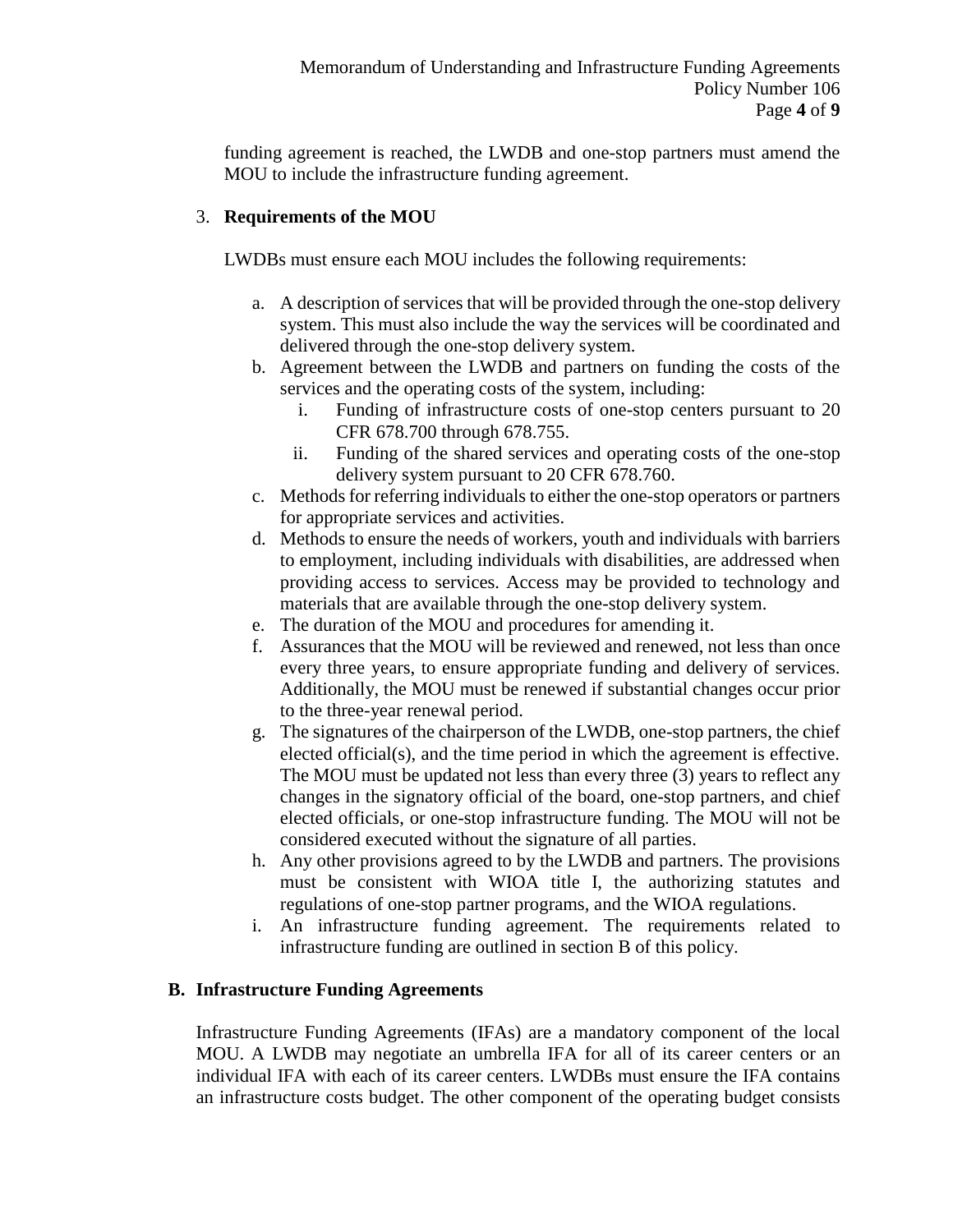of additional costs, which include applicable career services, and may include shared operating costs and shared services.

Local workforce development boards, career center partners and chief elected officials may negotiate the IFA, along with additional costs, when developing the operating budget for the local area. Pursuant to 20 CFR 678.755(b), the operating shared services budget must be included in the MOU. LWDBs must contribute toward infrastructure costs based on the proportionate use of the career centers and relative benefits received. All required and additional partners must contribute to infrastructure costs of the comprehensive career centers.

LWDBs must include the following elements within IFAs:

- 1. The period of time in which this infrastructure funding agreement is effective. This may be a different time period than the duration of the MOU.
- 2. Identification of an infrastructure and shared services budget that will be periodically reconciled against actual costs incurred and adjusted accordingly to ensure that it reflects a cost allocation methodology that demonstrates how infrastructure costs are charged to each partner in proportion to its use of the one-stop center and relative benefit received, and that complies with 2 CFR part 200 (or any corresponding similar regulation or ruling).
- 3. Identification of all one-stop partners, chief elected officials and LWDB participating in the infrastructure funding arrangement.
- 4. Steps the LWDB, chief elected officials and one-stop partners used to reach consensus or an assurance that the local area followed the guidance for the state funding process.
- 5. Description of the process to be used among partners to resolve issues during the MOU duration period when consensus cannot be reached.
- 6. Description of the periodic modification and review process to ensure equitable benefit among one-stop partners.
- 7. Signatures of individuals with authority to bind the signatories to an IFA, including all partners, chief elected officials and LWDBs participating in an IFA.

## **C. Allocation of Infrastructure Costs Process**

To allocate infrastructure costs, LWDBs must:

- a. Identify one-stop career center operating costs, including infrastructure costs and additional costs.
- b. Develop the operating budget that includes an infrastructure costs budget and additional costs budget.
- c. Develop the cost allocation methodology, including the identification of cost pools and allocation bases.
- d. Determine estimated partner contributions.
- e. Prepare and agree to the IFAs.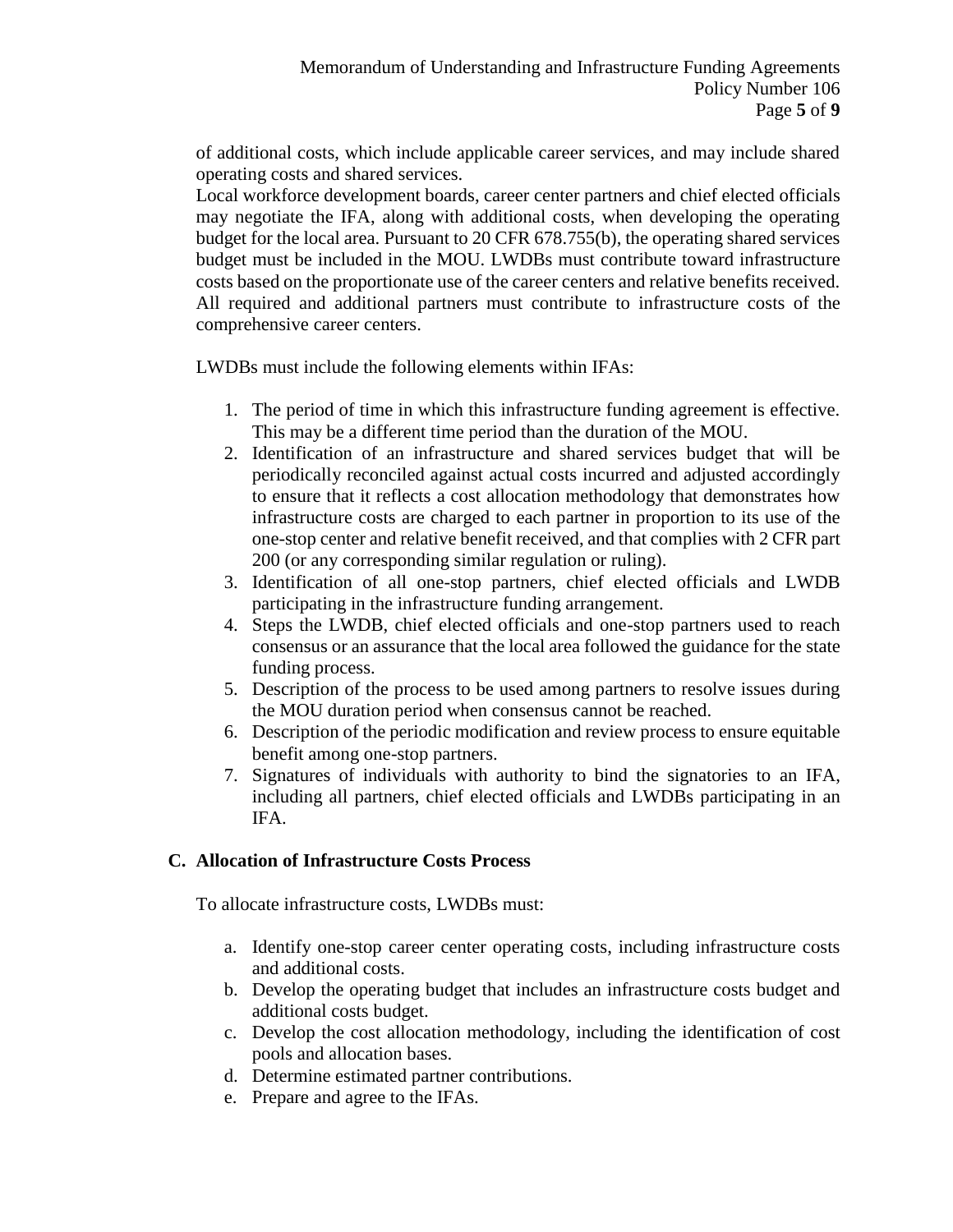- f. Allocate actual costs by each partner's proportionate use and relative benefit received.
- g. Conduct a periodic reconciliation (i.e., monthly or quarterly).
- h. Modify infrastructure costs budget and/or cost allocation methodology, as appropriate.
- i. Evaluate the existing process and prepare for the following program year.

The infrastructure funding mechanisms are subject to review by federal administering agencies and partners to ensure compliance with applicable requirements. LWDBs will use federal guidelines, this policy and tools supplied to work with all partners to determine and agree upon infrastructure funding.

#### **D. Resolution of Issues in Memorandums of Understanding and/or Infrastructure Funding Agreements**:

If a LWDB is unable to execute MOUs or agree on infrastructure costs with required partners, all parties shall attempt to resolve the issue in a timely and efficient manner.  If resolved no further action is necessary.

If issues regarding MOUs and/or IFAs remain unresolved, LWDBs shall document the issue and efforts at resolution. Documentation is forwarded to the Department of Economic Opportunity, Division of Workforce Services (DEO) and the Chancellor for Career and Adult Education, the Director of the Division of Vocational Rehabilitation, the Director of the Division of Blind Services or the executive administrator(s) of agencies responsible for administering the partner's program. DEO and the appropriate division will work to resolve the impasse and secure an executed agreement. A joint decision shall be transmitted within 30 calendar days of receipt. 

Issues will be remanded back to the local partners to execute recommended action. If issues remain unresolved, the LWDB must notify CareerSource Florida and include the details of the impasse. CareerSource Florida will work with the Commissioner of Education, the Executive Director of the Department of Economic Opportunity or other agency heads to resolve the impasse and provide a resolution response to the all parties. Decisions are considered final.

If recommended action or required resolution is not implemented, the State Funding Mechanism (SFM) will be initiated.

#### **E. Funding Mechanism Requirements**

Under the Local Funding Mechanism (LFM), one-stop career center partners may determine what funds they will use to pay for infrastructure costs. There are no specific caps on the amount or percentage of overall funding a partner may contribute to fund infrastructure costs under the LFM, except that contributions for administrative costs may not exceed the amount available for administrative costs. LFMs provide LWDBs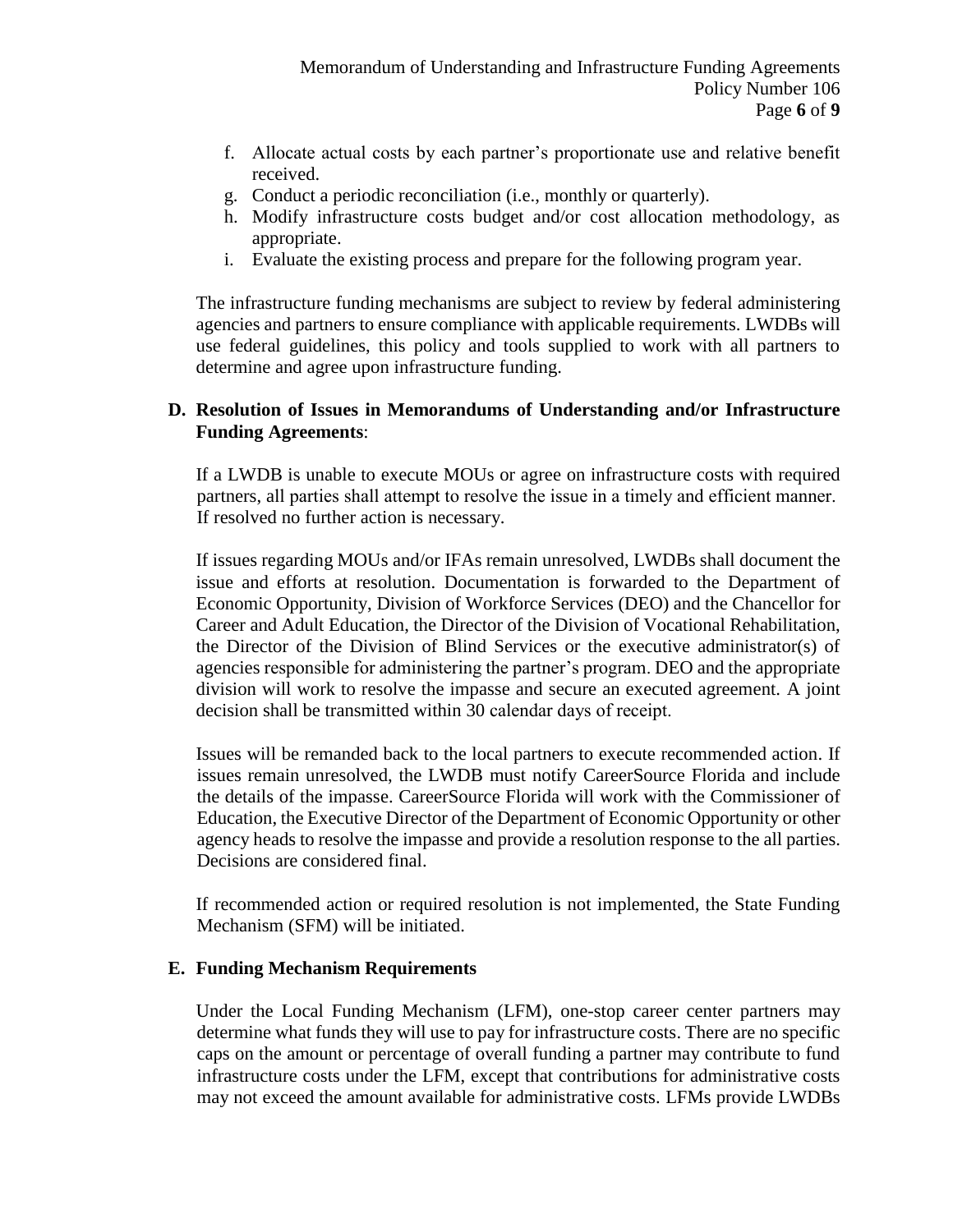and partners the flexibility to design and fund a one-stop delivery system through a consensus, to meet the needs of their local area by leveraging the funds and resources available to provide program services. The intent of the LFM is to encourage local areas to reach a consensus in developing a local IFA.

After all local MOU and IFA negotiation options have been exhausted, even when only one required partner is unable to come to agreement, the SFM is triggered.

The CareerSource Florida Board of Directors, represented by its CareerSource Florida staff, consults with the Governor regarding the funding of infrastructure costs and is responsible for the development of the formula used by the Governor under the SFM to determine a one-stop career center's budget.

Under the SFM, the LWDB is required to calculate the statewide funding caps and the amount available for local areas that have not reached consensus and to determine the partners' contributions for infrastructure. The statewide caps are calculated by considering total funding for a partner against the statutory caps specified in WIOA for infrastructure costs. The SFM is only applicable to required partners and cannot be triggered by additional partners not reaching a consensus.

If the SFM is triggered:

Local workforce development boards must provide a notice they are unable to reach a consensus on infrastructure funding to the Governor, CareerSource Florida and the Department of Economic Opportunity. Notification must be provided by the specific date established in DEO's guidance on infrastructure funding.

The SFM requires complex calculations and determinations and seek the guidance of multiple parties. Reaching consensus on IFAs must be completed by the LWDBs no later than March 30, prior to the beginning of the subsequent program year beginning July 1.

Local workforce development boards must provide local negotiation materials to the Department of Economic Opportunity. The following steps will be executed:

- 1. Determine one-stop career center infrastructure budget(s);
- 2. Establish cost allocation methodology;
- 3. Determine partners' proportionate shares;
- 4. Calculate statewide caps;
- 5. Assess the aggregate total of infrastructure contributions as it relates to the statewide cap; and
- 6. Adjust proportionate shares.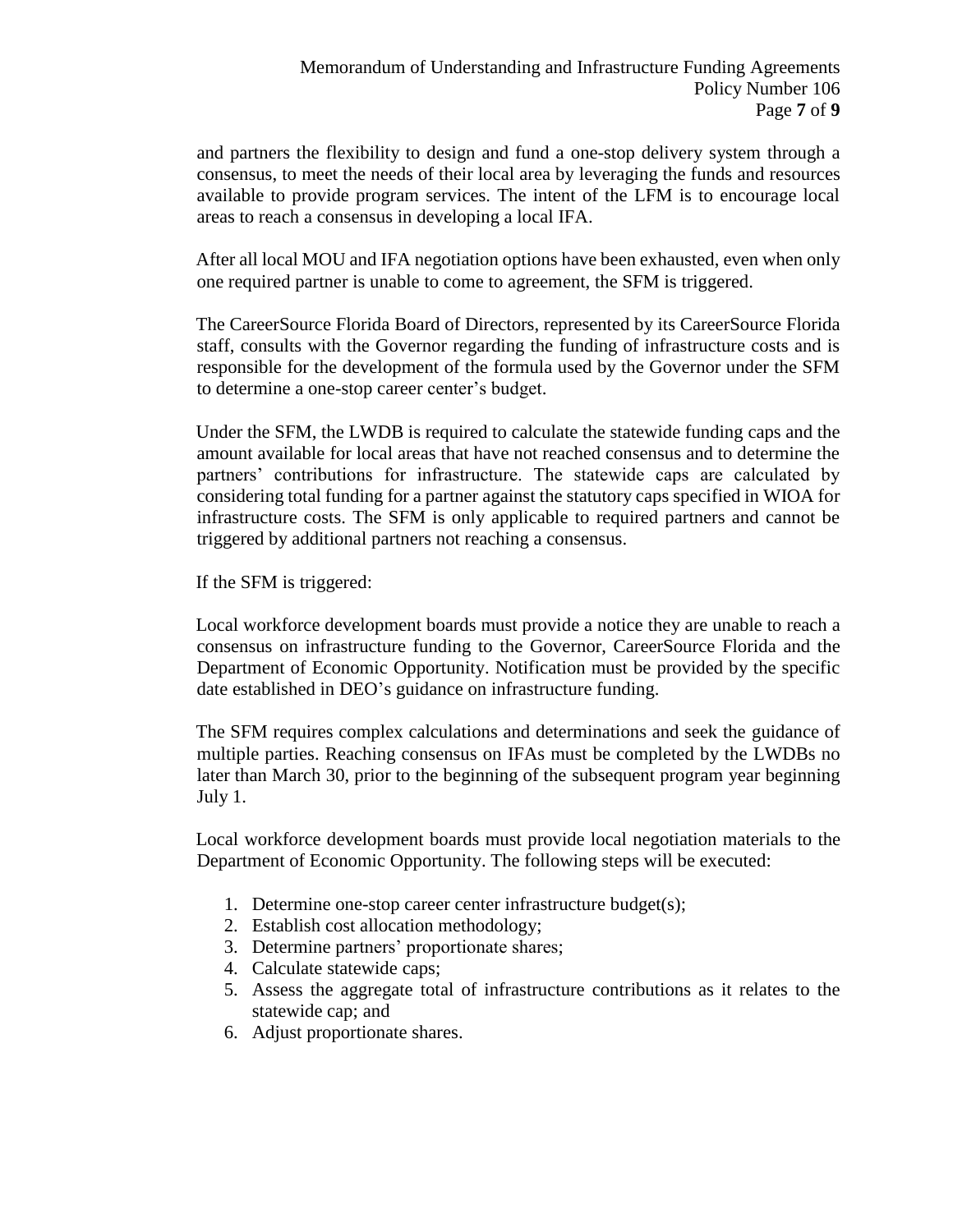#### **F. Infrastructure Funding Appeals Process**

Local workforce development boards and partners may appeal the state funding mechanism and determination of shared infrastructure costs. The appeal may be founded on the basis that the determination is inconsistent with proportionate share requirements, the cost contribution limitations or the cost contribution caps consistent with the process described in the state plan.

Appeals must be sent within 21 days from the LWDB's receipt of the state's determination on shared infrastructure costs. Appeals must be filed in writing with the President and CEO of CareerSource Florida. Decisions on appeals will be documented in writing and considered final.

#### **G. State and Local Monitoring**

The Department of Economic Opportunity will monitor the requirements outlined in this policy.

## **V. DEFINITIONS**

- 1. **Infrastructure Costs** Non-personnel costs that are necessary for the general operation of the one-stop career center, including: rental of the facilities; utilities and maintenance; equipment (including assessment-related and assistive technology for individuals with disabilities); and technology to facilitate access to the career center, including technology used for the center's planning and outreach activities.
- 2. **Local Funding Mechanism (LFM)** A process where the LWDBs, chief elected official(s) and career center partners negotiate and agree to the amounts that each partner will contribute for one-stop infrastructure funding, and the methods of calculating the amounts to include the infrastructure funding terms in the MOU as an IFA, and to sign the MOU and accompanying IFA.
- 3. **State Funding Mechanism (SFM)** A process triggered if the career center partners cannot agree on infrastructure contributions under the LFM. The Governor conducts a structured process for determining the final infrastructure funding if all options to agree on a locally negotiated infrastructure funding agreement have been exhausted. SFM only applies to infrastructure costs, not additional shared costs. SFM does not apply to non-required partners.

| Date       | <b>Description</b>                                                                                                             |
|------------|--------------------------------------------------------------------------------------------------------------------------------|
| 02/20/2020 | Approved by CareerSource Florida Board of Directors.                                                                           |
| 02/20/2020 | Issued by the Florida Department of Economic Opportunity. This<br>administrative policy supersedes and replaces AWI FG 00-001, |

## **VI. REVISION HISTORY**